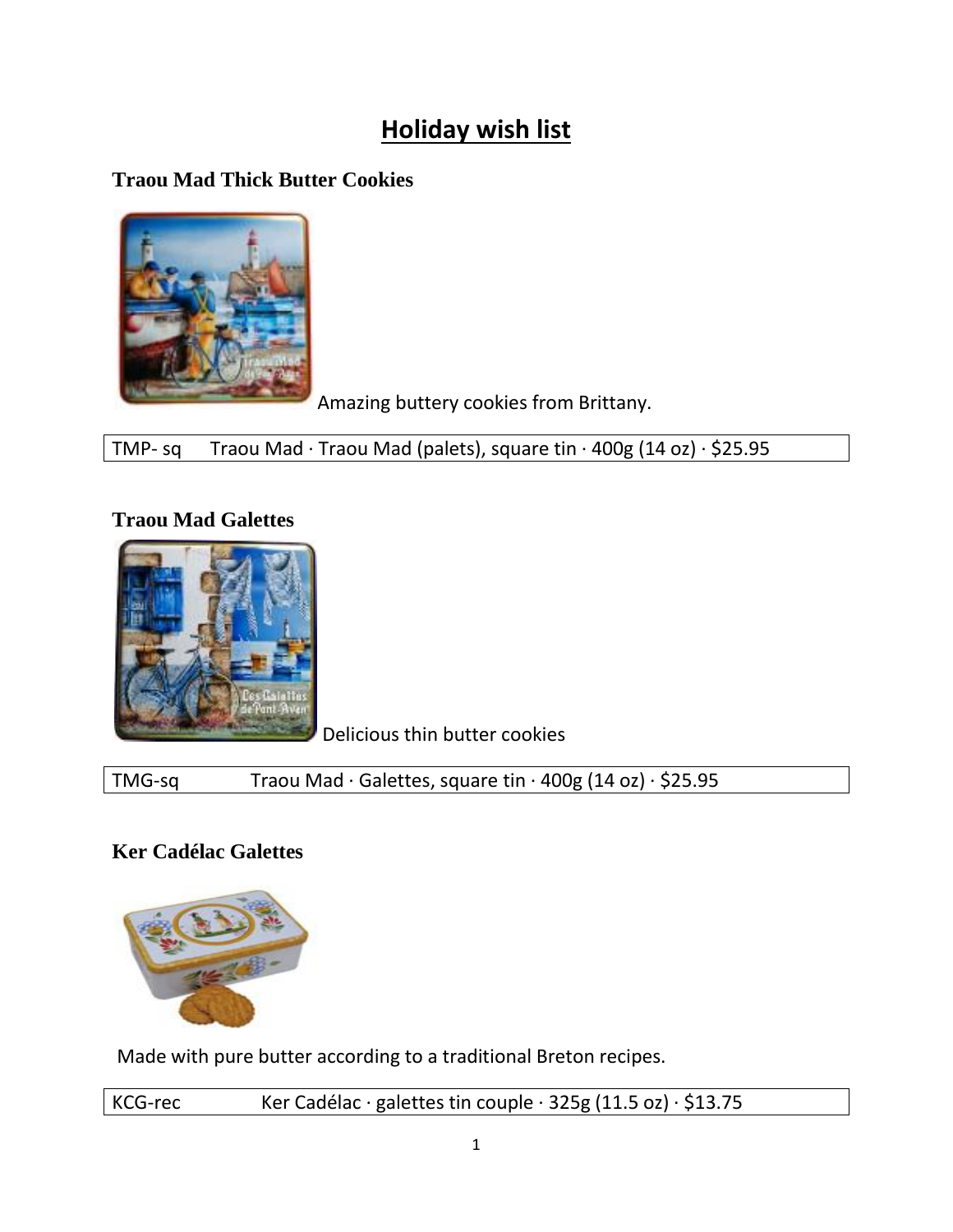#### **Sarments du Médoc Chocolate Twigs**

Inspired by the vineyards of Médoc, these elegant twig-shaped candies blend fine French dark chocolate with one of three special flavors: dark chocolate with cocoa, milk chocolate with nougatine, and dark chocolate with raspberry.



SMD Révillon · Sarments chocolate twigs dark cocoa · 125g (4.4 oz) · \$ 6.95



SMM Révillon · Sarments chocolate twigs milk nougatine · 125g (4.4 oz) · \$6.95



SMR Révillon · Sarments chocolate twigs dark raspberry · 125g (4.4 oz) · \$6.95

## **Papillotes**



Come in a shiny fringed wrapper and contain a little paper bearing a famous quotation, riddle, or cartoon.

PAPI Jacquot Papillotes dark & milk chocolate pralinés· 425g (15 oz) \$11.95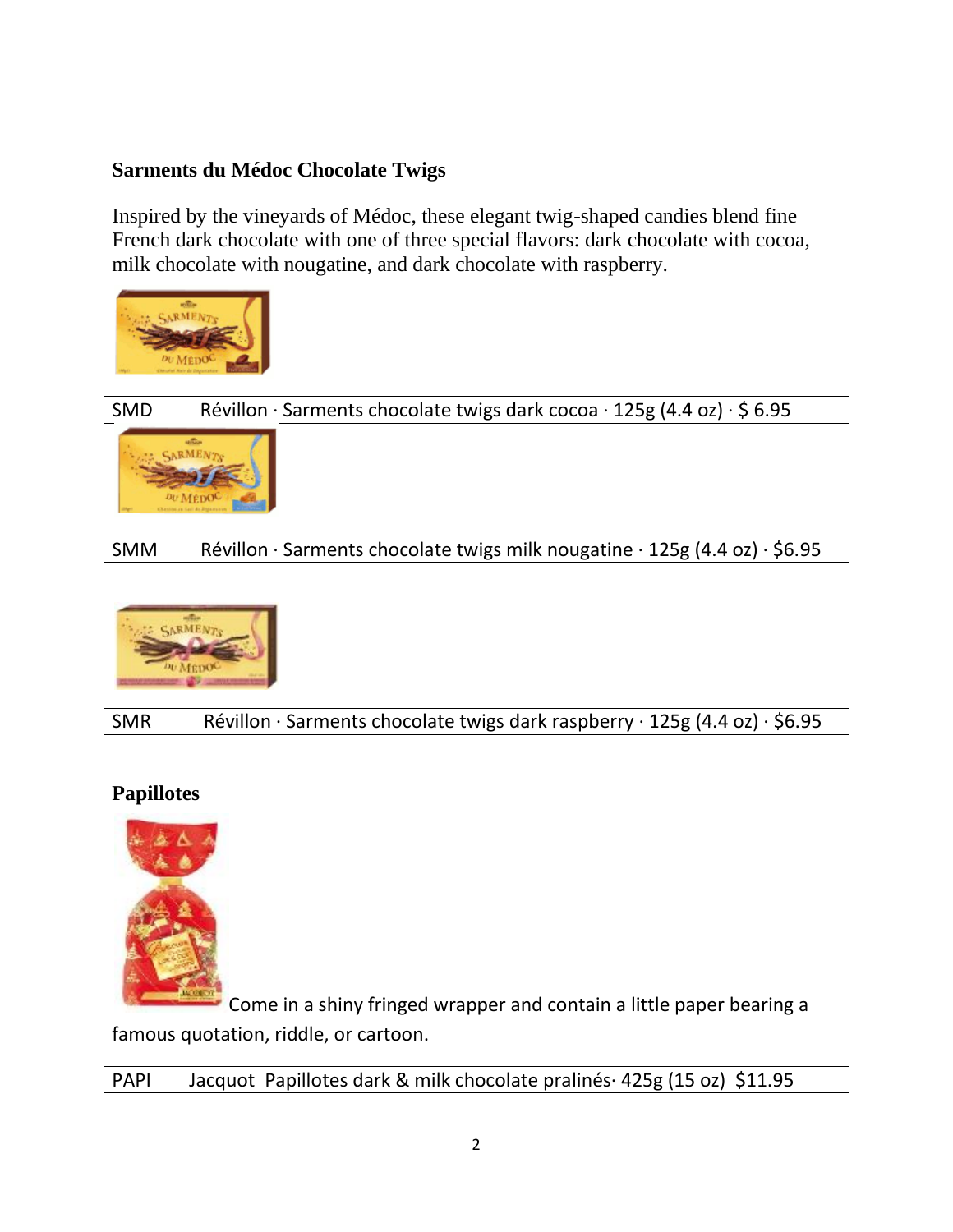

# **Candied Chestnuts /** *Marrons Glacés*

A labor of love. The chestnuts are first sorted to eliminate those that are not perfectly round or smooth. They are then boiled, peeled by hand, and sorted once again. Finally, the chestnuts are cooked for two days in a rich vanilla syrup until the flavor seeps

into the very heart of the chestnut.

CC-BX Clément Faugier · Candied chestnuts,11, vacuum-packed tin · 220g (7.8  $oz) \cdot $48.95$ 

**Calissons** These diamond-shaped candies from Aix en Provence have been a favorite for centuries. Manufactured according to time-honored tradition by Confiserie du Roy René, these calissons contain nothing but the highest-quality almonds and crystallized melon and orange peel ground together, spread atop a rice-paper base, and covered with a white royal icing. The diamond-shaped boxes, in the distinctive form of the



calisson d'Aix, make a perfect gift. The 260g box contains 20 calissons.

CALI Confiserie du Roy René · Calissons, diamond-shaped box  $\cdot$  260g (9.2 oz)  $\cdot$  \$26.95



A gold-medal winner at the 2002 SIAL in Paris, this spread makes it possible to enjoy the taste of calissons atop your morning toast. You can also try this spread as filling for crêpes or cakes.

CALI-C Confiserie du Roy René · Crème de calissons · 200g (7 oz) · \$14.95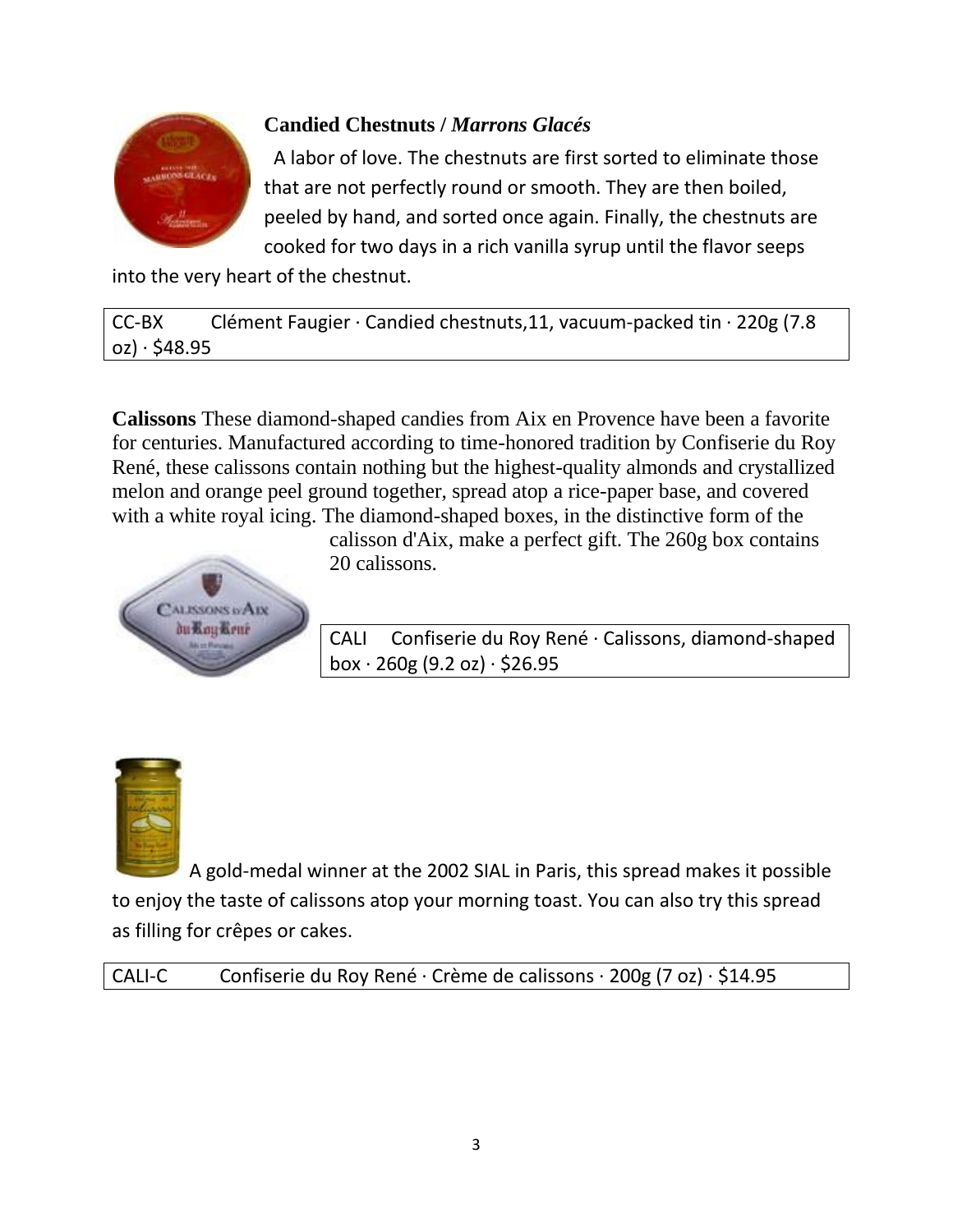# **Bergamot Candies from Nancy /***Bergamotes de Nancy*

The bergamot, a small yellow citrus fruit, is inedible raw, but its rind yields an esential oil much used in perfumery and confectionery. The fruit was first popularized in France by King Stanislas in the 18th century. In 1850, at the suggestion of a perfumer, a candy-maker in Nancy succeeded in marrying the essence of bergamot with sugar, and the bergamot of Nancy was born. To make the candy, sugar is heated over an open flame. Once the sugar is cooked, the essence of bergamot is added; the preparation is then poured on marble table to cool and cut by hand. The translucent amber candy was awarded an AOP (Appellation d'Origine Protégé) in recognition of its special place in French confectionery.

The lid of the tin features a picture of Nancy's beautiful Place Stanislas.



# BERG-T Confiserie Stanislas · Bergamotes de Nancy, tin · 150g (5.3 oz) · \$19.75

#### BERG-B Confiserie Stanislas · Bergamotes de Nancy, sachet · 200g (7 oz) · \$12.25

#### **Pâtes de Fruits**



Originally a specialty of the Auvergne, pâtes de fruits are now made throughout the whole South of France. The fruits are chosen with enormous care, and cooked with just the right amount of sugar so that the flavor of the fruit is enhanced, not hidden. The package contains four orchard-fresh flavors: plum, blackcurrant, apricot and raspberry.

```
PF Voisin · Pâtes de fruits · 200g (7 oz) · $25.00
```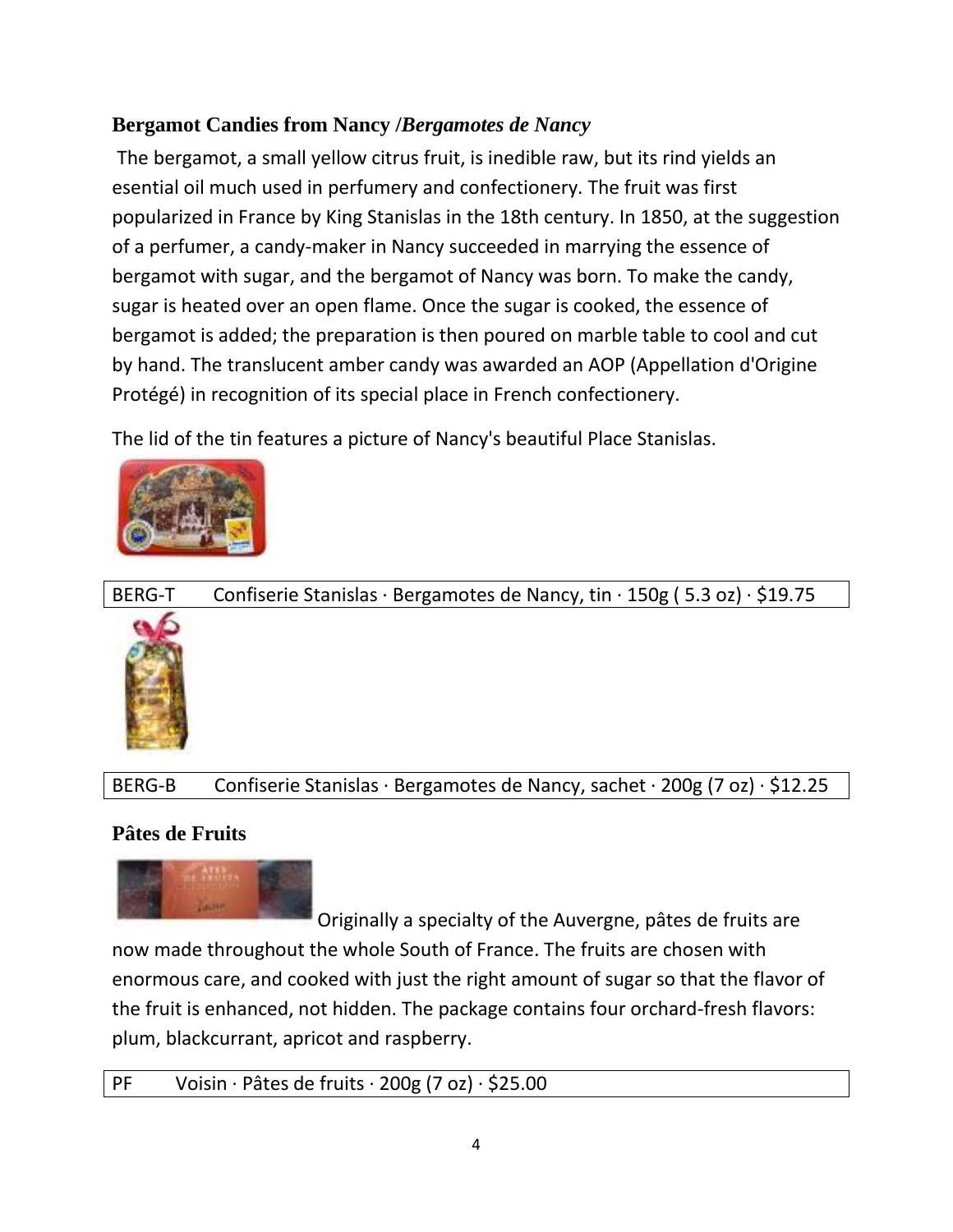#### **Anis de Flavigny Three-packs**



FLAV-amv Abbaye de Flavigny  $\cdot$  Set of 3 tins anis mint violet  $\cdot$  150g (5.3 oz)  $\cdot$  \$ 15.00



FLAV-lor Abbaye de Flavigny  $\cdot$  Set of 3 tins licorice orange rose  $\cdot$  150g (5.3 oz)  $\cdot$ \$15.00

#### **Coussins de Lyon**

With an outside made of almond paste rolled in sugar and an inside of chocolate ganache lightly flavored with curacao, these exquisite candies are sure to please. A specialty of Lyons, coussins are a reminder of the city's once bustling silk industry: each candy is shaped like a miniature silk cushion. Voisin, a chocolatier-confiseur in Lyons since 1897, invented the coussin and is the exclusive manufacturer. (Because of FDA restrictions on colorings, our coussins are white and not green.)



COUS Voisin · Coussins, ballotin · 350g (12.4 oz) · \$36.95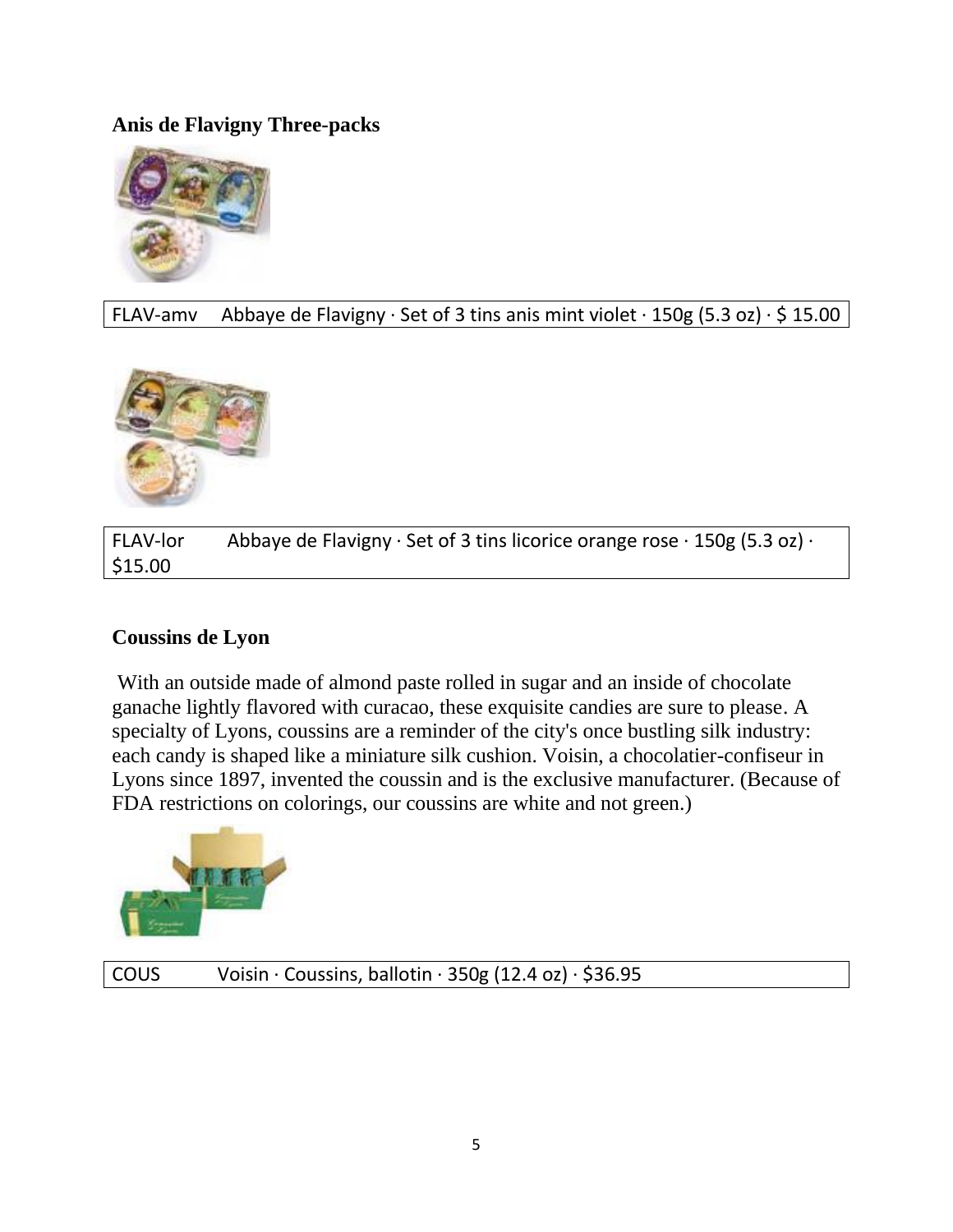#### **Mon Chéri Chocolate-Covered Cherries**



What can you say to these delectable chocolate-covered cherries but "Oui, mon chéri!." The box contains 30 pieces.

MC Mon Chéri · chocolate covered cherries, box of  $30 \cdot 315$ g (11.1 oz) · \$22.00

#### **Candied Orange Peel in Chocolate**

This special treat combines the rich sweetness of chocolate and the tart sweetness of candied orange peels



COP Voisin · Candied orange peel in chocolate · 250g (8.8 oz) · \$38.00

#### **Chocolate Salted Butter Caramels**



Individually wrapped in a Caramels de France collector tin. They get their rich sweet and savory flavor from the Guerande salted butter that is added to traditional ingredients like whole milk and cream. Each tin contains about 20 candies.

CSC-T Maison d'Armorine . Chocolate salted caramels in Eiffel tower tin – 150g (5.29oz)

**Candied Chestnuts in Cognac /** *Marrons Confits au Cognac*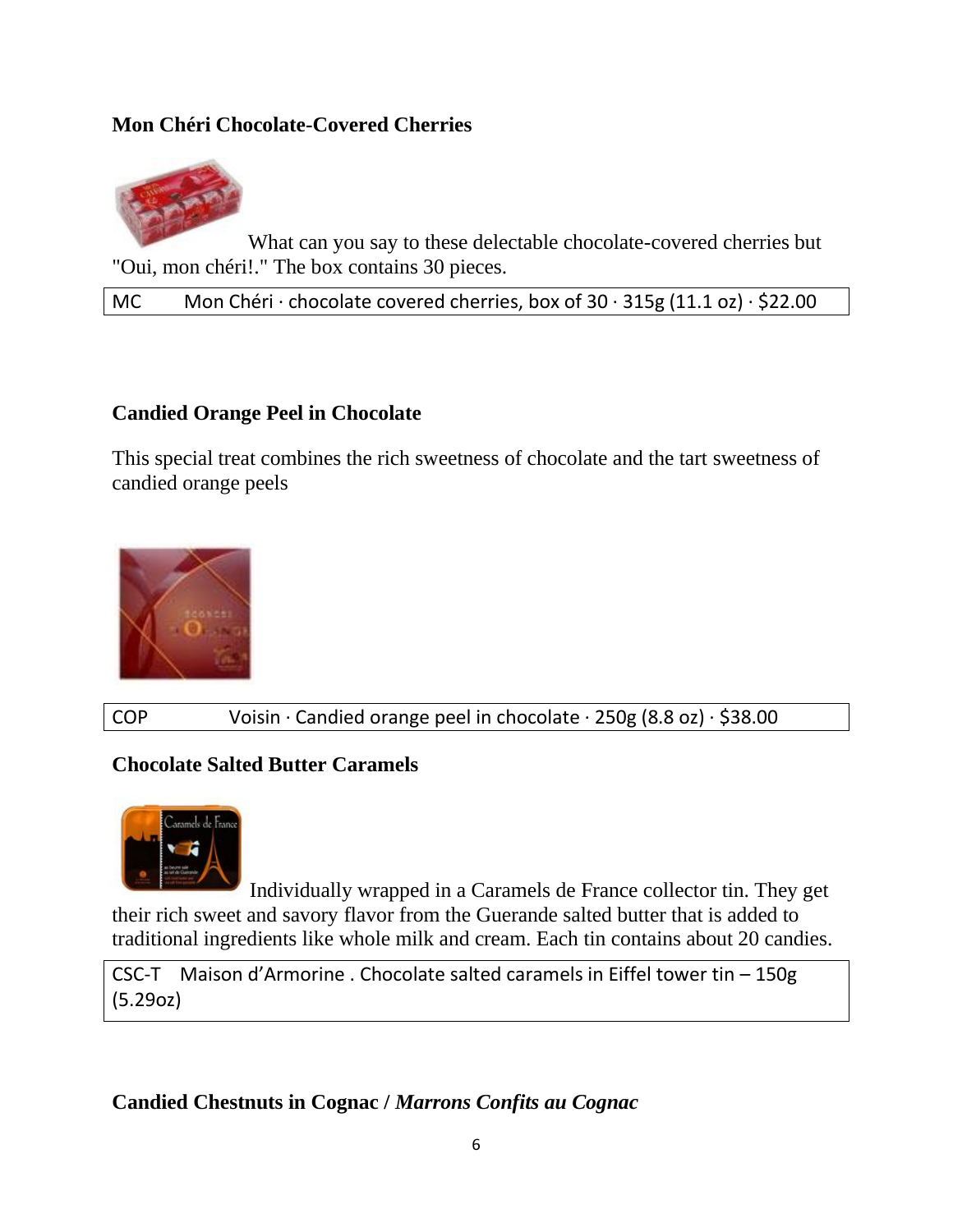

These candied chestnuts in cognac are the ultimate in luxurious holiday

desserts.

CCC-J Clément Faugier · Candied chestnuts in cognac, glass jar ·  $460g/310g$  (16/11  $oz) \cdot $52.00$ 

**Fruits in Liquor:** Gorgeous to look at, but even better to eat, these six fruits in liquor include reine claude (a plum of Lorraine), cherries, prunes, mixed fruit, raspberries, and guinettes, a semi-confit cherry.



| $DP-pl$ | Dist. du Perigord · Reine Claude plums in liqueur · 48cl (16.2 fl oz) · $$26.25$           |
|---------|--------------------------------------------------------------------------------------------|
| $DP-pr$ | Dist. du Perigord · Prunes in Armagnac · 48cl (16.2 fl oz) · $$26.25$                      |
| $DP-mx$ | Dist. du Perigord · Mixed fruits in liqueur · 48cl (16.2 fl oz) · $$26.25$                 |
| $DP-ch$ | Dist. du Perigord $\cdot$ Guinettes (cherries in Kirsch) 48cl (16.2 fl oz) $\cdot$ \$26.25 |
| $DP-ra$ | Dist. du Perigord · Raspberries in liqueur · 48cl (16.2 fl oz) · \$27.00                   |
|         |                                                                                            |

## **Duck Liver Mousse /** *Mousse de Foie de Canard*



Made with duck foie gras, these mousses provide an elegant yet economical alternative to pure foie gras. Serve chilled.

MFG Rougié · Duck foie gras mousse (50% foie gras) · 320g (11.2 oz) · \$28.95 MFGTR Rougié · Duck foie gras mousse (50% foie gras) with 2% truffles  $\cdot$  (11.2oz)  $\cdot$ \$32.50